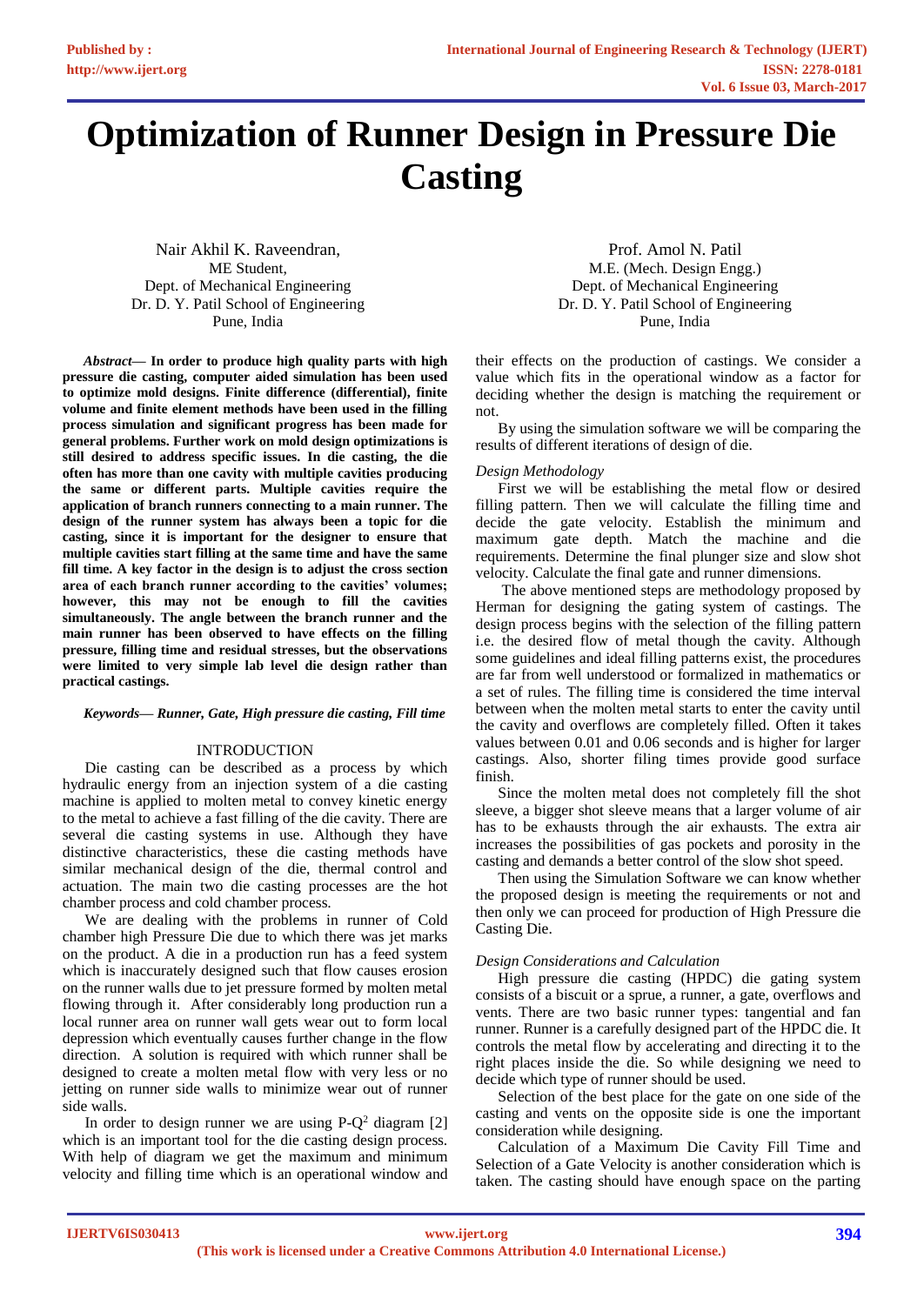line for the gate and vents. The gate length is the gate area divided by the gate thickness. The gate area depends on selected die cavity fill time and gate velocity. Die cavity fill time is selected on the grounds of: Thinnest casting wall thickness; Thermal properties of the casting alloy and die materials; combined volume of the casting and overflows and Percentage solidified metal allowed during filling.

Fill Time can be calculated using formula

$$
t = K \left\{ \frac{T_i - T_f + SZ}{T_f - T_d} \right\} T \tag{1}
$$

t – Maximum fill time, sec

K – Empirically derived constant related to the thermal conductivity of the die steel

 $T_i$  – Metal temperature at the gate,  ${}^{\circ}C$ 

 $T_f$  – Liquid temperature,  $^{\circ}C$ 

T – Characteristic thinnest average wall thickness of the casting, mm

 $T_d$  – Die surface temperature just before the shot,  $^{\circ}C$ 

S – Percent solids at the end of fill, %

 $Z$  – Solids unit conversion factor,  ${}^{\circ}C$  to %, related to the width of the solidification range

Fill rate can be calculated using formulaFill rate = Volume of the metal flow through gate/ Cavity fill time (2)

Gate Area can be calculated using formula Gate area  $=$  Fill rate/ Gate velocity (3)

Gate Length can be calculated using formula Gate length = Gate Area/Gate thickness  $(4)$ 

Runner area to be calculated using formula Runner area =  $2 \times$ gate area (5)

# *Design and Analysis*

Following are the objectives to be pursued while designing

- To reduce weight of Die
- To avoid stagnation of molten metal in Runner
- To change runner to reduce machining from individual runner to common runner.
- To change biscuit cut for overflow of metal.
- To apply, computational fluid dynamic (CFD) methods to analyze a high pressure die casting (HPDC) die containing four cavities producing clutch lever.
- To analyze the influence of the runner trajectory and directional changes on the ability to smoothly fill the cavities.
- To compare different runner designs obtained by CFD simulation.

While designing we studied the existing die and did analysis which gave us better understanding of the die. The problem in the die was that the lower part of the product was filled first, after that only the upper part was filled. This caused the molten metal to solidify hence leaving unfilled spaces in the die and more parts were rejected. There were jet marks on the product due to which chances of rejection of product was more. Though the jet marks on the surface of the product could be polished and removed but if the jet marks are

more, then the strength of the product was affected. The die also was affected due to which there was wear of die.

We assumed gate velocity as 45m/s which was within the operational window [2]. We tried changing the runner types like fan and tangential runner in order to understand which runner is suitable. Some of the parameters that are considered while analysis are Filling Time, solidification, ingate velocity, mold erosion, air entrapment, cold shuts etc. We compared these parameters of existing die and iterations made in the software using analytical software.



Fig. 1. Runner System of the Modified Design

From the image of the runner system we can see that main runner is joining the two clutch lever. As the main runner goes to product, if the flow is not proper it can have an adverse effect on the die and the product. That was the problem with the existing die as the metal flows through the runner to the product flow causes erosion on the runner walls due to jet pressure formed by molten metal flowing through it. After considerably long production run a local runner area on runner wall gets wear out to form local depression which eventually causes further change in the flow direction.

After designing we made analysis of the runner system in analytical software. Some of the parameters considered in analysis are shown below.



Fig. 2. Filling Time of the Modified Design

Filling time is 0.00099982 seconds as compared to fan gate runner filling time has increased but not drastically.

We made two iterations of the runner system. Before we finalized the die we did the analysis of the runner system and then incorporated the design on the die. After making design changes in the runner, the rejection rate decreased as the molten metal now completely fills the mould now. Also there